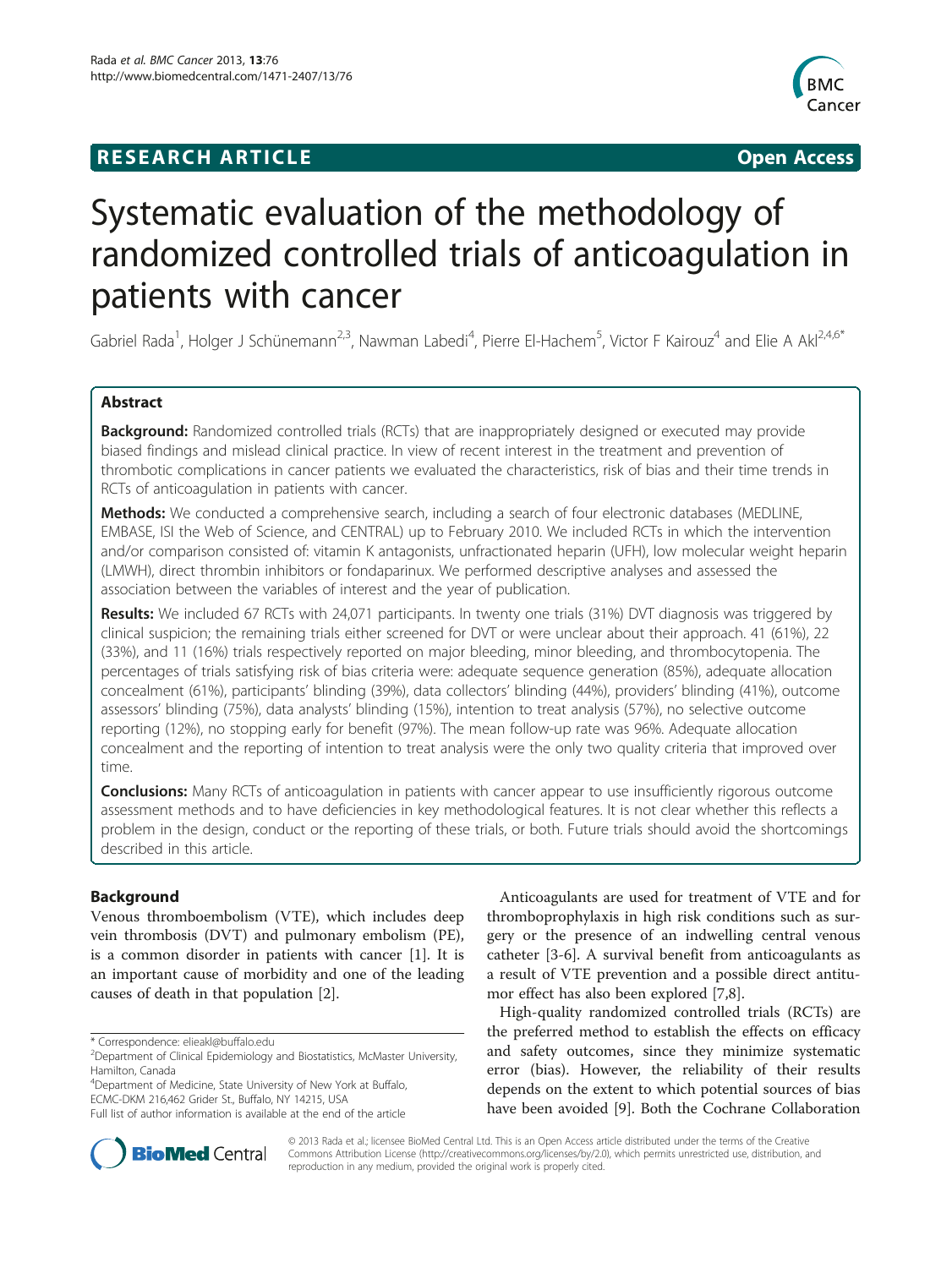and the GRADE working group have advanced the methods to define which criteria should be evaluated in order to judge the risk of bias of a trial or a body of trials [[9,10\]](#page-6-0). Poorly designed and/or conducted RCTs may lead to biased results, mislead clinical practice and adversely affect patients' outcomes. Unfortunately, overwhelming evidence shows the quality of RCTs is not optimal [[11\]](#page-6-0).

A few studies assessing the quality or the reporting of RCTs in patients with cancer have concluded that the quality of reporting is low, and some suggest that it is lower than in other areas [\[12-16](#page-6-0)]. However, we have identified no study focusing on trials of anticoagulation in patients with cancer.

The objective of this study is to systematically describe the characteristics, the risk of bias and their time trends in RCTs of anticoagulation in patients with cancer [\[3](#page-6-0)-[8\]](#page-6-0).

## Methods

The study sample consists of all trials included in a series of six Cochrane systematic reviews of anticoagulation in patients with cancer [\[3](#page-6-0)-[8\]](#page-6-0). The series covered the majority of topics for which RCTs were conducted in this field: parenteral anticoagulation for survival benefit (VTE thromboprophylaxis trials in ambulatory patients with cancer), oral anticoagulation for survival benefit, central venous catheters thromboprophylaxis, perioperative thromboprophylaxis, initial anticoagulation treatment of VTE, and long term anticoagulation treatment of VTE. A common search was conducted for all the reviews.

### Eligibility criteria

Inclusion criteria for this study were the following: studies describing random allocation; participants with cancer of any type or stage; intervention and/or comparison consisting of vitamin K antagonists, unfractionated heparin (UFH), low molecular weight heparin (LMWH), ximelagatran, dabigatran, rivaroxaban, apixaban, or fondaparinux. We have included the details of the eligibility criteria for each of the six Cochrane systematic reviews in Additional file [1.](#page-6-0)

### Search strategy

We electronically searched the following databases: the Cochrane Central Register of Controlled Trials (CEN-TRAL) (The Cochrane Library 2010, Issue 1), MEDLINE (1966 to February 2010; accessed via Ovid), EMBASE (1980 to February 2010; accessed via Ovid) and ISI Web of Science (February 2010). The search strategies combined free text and controlled vocabulary terms for cancer and anticoagulants, and a sensitive search strategy to retrieve randomized clinical trials (available from the authors). We have included the details of these electronic search strategies in Additional file [2](#page-6-0).

In addition, we hand searched the conference proceedings of the American Society of Clinical Oncology (ASCO, starting with its first volume, 1982) and of the American Society of Hematology (ASH, starting with its 2003 issue); we screened the reference lists of included studies and of other relevant systematic reviews; and we used the related article feature in PubMed. We did not use language restrictions. Detailed eligibility criteria for each systematic review are reported in Additional file [1](#page-6-0) [[3](#page-6-0)-[8\]](#page-6-0).

### Selection of studies

Two reviewers independently screened the titles and abstracts of identified citations for potential eligibility. Then, two reviewers independently screened the full text of articles potentially eligible using a standardized form. They resolved disagreements by discussion or by consulting a third reviewer.

### Data extraction

Two reviewers independently extracted the data in duplicate from each study. They used a standardized form and resolved their disagreements by discussion or by consulting a third author. We considered all available reports for any particular trial to assess methodological quality. We attempted to contact authors for missing or unclearly reported data.

We extracted information about: publication year, language, funding (governmental, for profit, not for profit), population studied, number of participants, interventions, outcomes and assessment methods of DVT and PE (screening and diagnosis). Additionally, we evaluated the following risk of bias criteria: adequacy of sequence generation; adequacy of allocation concealment; blinding of participants, providers, data collectors, outcome assessors and data analysts; intention to treat analysis; absence of selective outcome reporting; no early stopping for benefit; and percentage of follow-up. For questions about blinding we further categorized unclearly reported data into 'probably yes' and 'probably no' using validated specific instructions (see Figure [1](#page-2-0) in Akl et al., Journal of Clinical Epidemiology) [[17\]](#page-6-0).

### Statistical analyses

We used frequency percentage, median and interquartile range to describe the trials' general characteristics and risk of bias criteria. We also assessed temporal trends for funding, number of participants, assessment methods, and outcome reporting.

Given that number of trials was not equally distributed in time, with a small sample in the 80s, we assessed the association between methodological quality criteria and the year of publication using chi-square test for linear trend.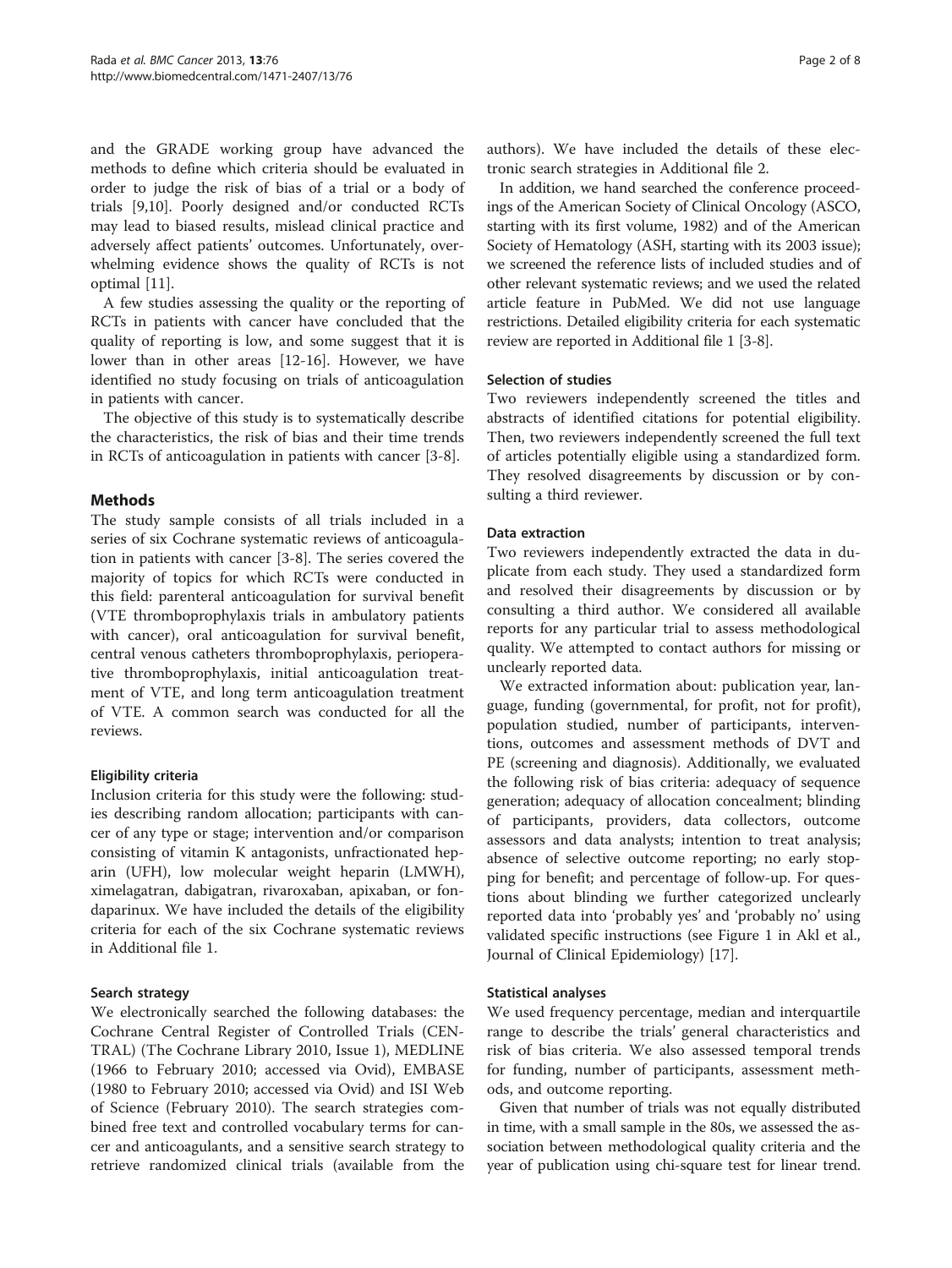<span id="page-2-0"></span>

We used 9-year intervals in order to cover the 27 year interval since the publication of the oldest trial identified. We assessed the association between industry funding and risk of bias criteria using chi-square test. Also, we performed regression analyses considering each of the risk of bias criteria as the dependent variable and year, sample size, review topic and funding as independent variables.

We performed all analyses using SPSS (version 17.0).

# Results

### Search results

Figure 1 shows the study flow with reasons for exclusions. The search identified 8187references, of which we included sixty-seven unique RCTs, including a total of 24071 participants.

### General characteristics

The publication year was in the 1980s, 1990s, and 2000s for 7%, 36% and 57% of trials respectively. Figure 2 shows the distribution by the year of publication from 1984 to 2010.

Tables [1](#page-3-0) and [2](#page-3-0) provide the general characteristics and the methods of assessment of VTE in the studies.

English was the language of publication in 100% of studies. The more common source of funding was private for profit (n=41; 61%). Fourteen studies (21%) did not report the funding source. No specific type of funding has increased or decreased significantly over time. The median sample size was 156 participants (Q1-Q3: 74-355), having increased over time from 100 participants per trial (Q1-Q3: 52-352) before 1993 to 186 after 2001 (Q1-Q3: 88-385) (p<0.001).

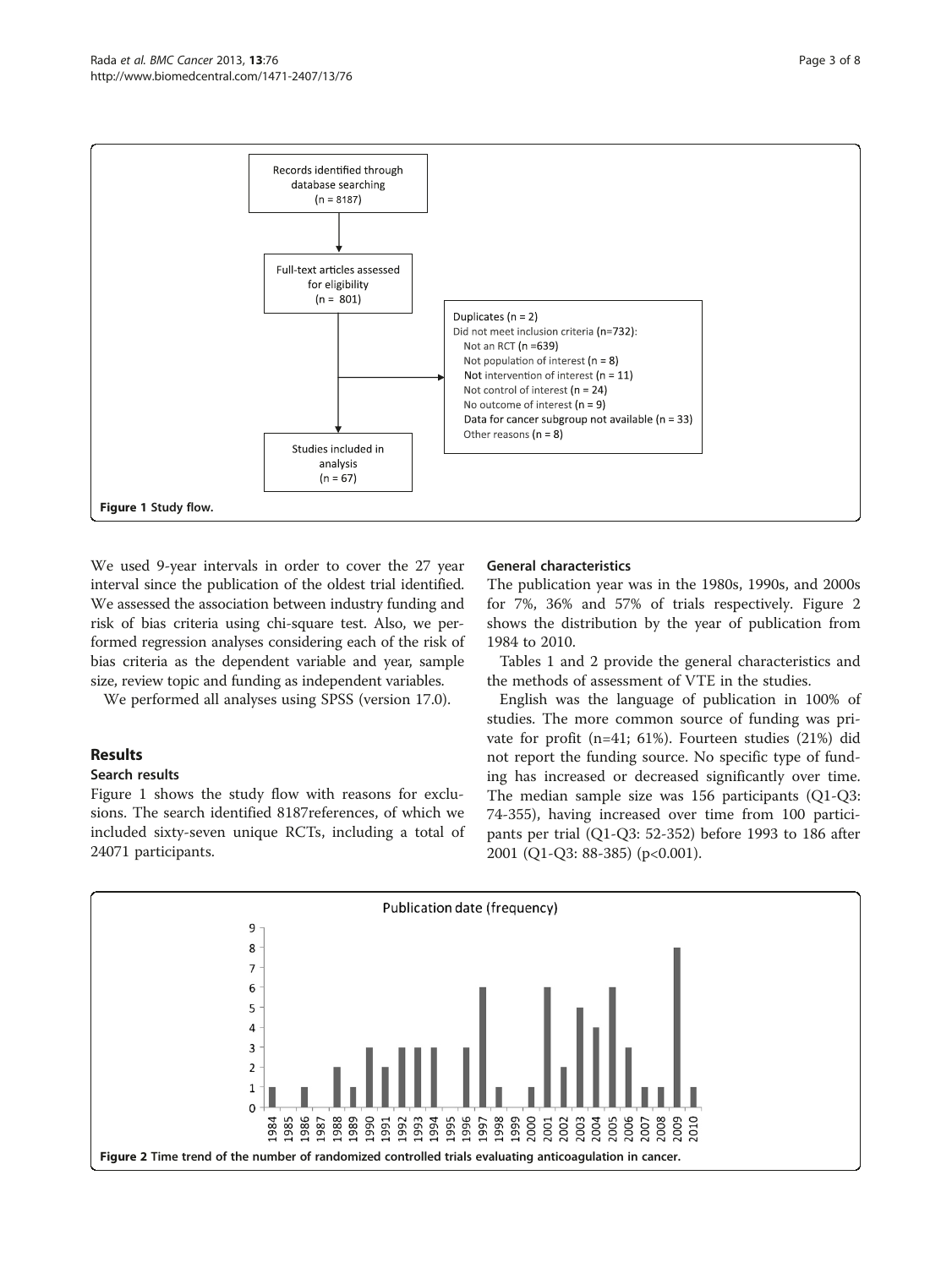# <span id="page-3-0"></span>Table 1 General characteristics of randomized controlled

### Table 2 Assessment of VTE

| trials                                   |                     |                                                                   | Overall, n (%) N=67 |
|------------------------------------------|---------------------|-------------------------------------------------------------------|---------------------|
|                                          | Overall, n (%) N=67 | <b>Screening for DVT</b>                                          |                     |
| <b>Funding source</b>                    |                     | Venography                                                        | 31 (46)             |
| governmental                             | 12(18)              | 125I-Fibrinogen-uptake test                                       | 14 (45)             |
| private not for profit                   | 3(4)                | Impedance plethysmography                                         | 7(23)               |
| private for profit                       | 41(61)              | Doppler Ultrasound                                                | 4(13)               |
| Private for profit plus other source     | 4(6)                | CT scan                                                           | 5(16)               |
| Not funded                               | 3(4)                | No screening reported                                             | 1(3)                |
| Not reported                             | 14(21)              |                                                                   | 36 (54)             |
| <b>Publication language</b>              |                     | <b>Screening for PE</b>                                           |                     |
| English                                  | 67 (100)            | Ventilation/Perfusion Scan                                        | 6(9)                |
| Sample size                              |                     | Pulmonary Angiography                                             | 6(100)              |
| Median (Q1-Q3)                           | 156 (74-355)        | No screening reported                                             | 1(15)               |
| n <200                                   | 39 (58)             |                                                                   | 61(91)              |
| n ≥200                                   | 28 (42)             | Diagnosis of clinically suspected DVT                             |                     |
| Type of cancer                           |                     | Venography                                                        | 51 (76)             |
| Participants with different cancer types | 47 (70)             | 125I-Fibrinogen-uptake test                                       | 44 (86)             |
| Cancer type not reported                 | 5(7)                | Impedance plethysmography                                         | 4(8)                |
| All participants with same cancer type   | 15(22)              | Doppler Ultrasound                                                | 4(8)                |
| Lung                                     | 5(33)               | CT scan                                                           | 30 (59)             |
| Colorectal                               | 2(13)               | Not reported                                                      | 2(4)                |
| Gynecologic                              | 2(13)               |                                                                   | 16(24)              |
| Prostate                                 | 1(7)                | Diagnosis of clinically suspected PE                              |                     |
| Breast                                   | 1(7)                | Ventilation/Perfusion Scan                                        | 44 (66)             |
| Pancreatic                               | 1(7)                | CT of Thorax                                                      | 40 (91)             |
| Hematological                            | 2(13)               | Pulmonary Angiography                                             | 17 (39)             |
| Hematological and solid tumors           | 1(6)                | Autopsy                                                           | 33 (75)             |
| Cancer as subgroup of the study          | 27 (40)             | Not reported                                                      | 12(27)              |
| Intervention                             |                     |                                                                   | 23 (34)             |
| LMWH                                     | 53 (79)             | <b>Outcomes reported</b>                                          |                     |
| UFH                                      | 33 (49)             | Death                                                             | 53 (79)             |
| Vitamin K antagonist                     | 20(30)              | VTE                                                               | 25 (37)             |
| Direct thrombin inhibitors               | 5(7)                | PE                                                                | 31 (46)             |
| Fondaparinux                             | 3 (4)               | <b>DVT</b>                                                        | 38 (57)             |
| Comparator                               |                     | Major bleeding                                                    | 41(61)              |
| Active treatment                         | 47 (70)             | Minor bleeding                                                    | 22(33)              |
| Placebo                                  | 9(13)               | Thrombocytopenia                                                  | 11(16)              |
| No treatment                             | 11(17)              | CT= Computed tomography, VTE=Venous thromboembolism, PE=Pulmonary |                     |

LMWH=Low molecular weight heparin, UFH=Unfractioned Heparin, VTE=Venous thromboembolism, PE=Pulmonary embolism, DVT=Deep vein thrombosis.

Forty seven studies (70%) assessed participants with different types of cancer, while 15 (22%) included only one type (lung, colorectal, gynecologic, prostate, breast, pancreatic, hematological, hematological and solid tumors).

The most frequently studied medication class was low molecular weight heparin in 53 studies (79%). Nine

d<br>Imonary embolism, DVT=Deep vein thrombosis.

studies evaluated intervention against a placebo (13%). The comparison with placebo was associated with later years of publication (p=0.009).

Studies reported data for death, venous thromboembolism, pulmonary embolism, and DVT in 53 (79%), 25 (37%), 31 (46%), and 38 (57%) of cases respectively. Only 21 studies (31%) reported data on diagnosis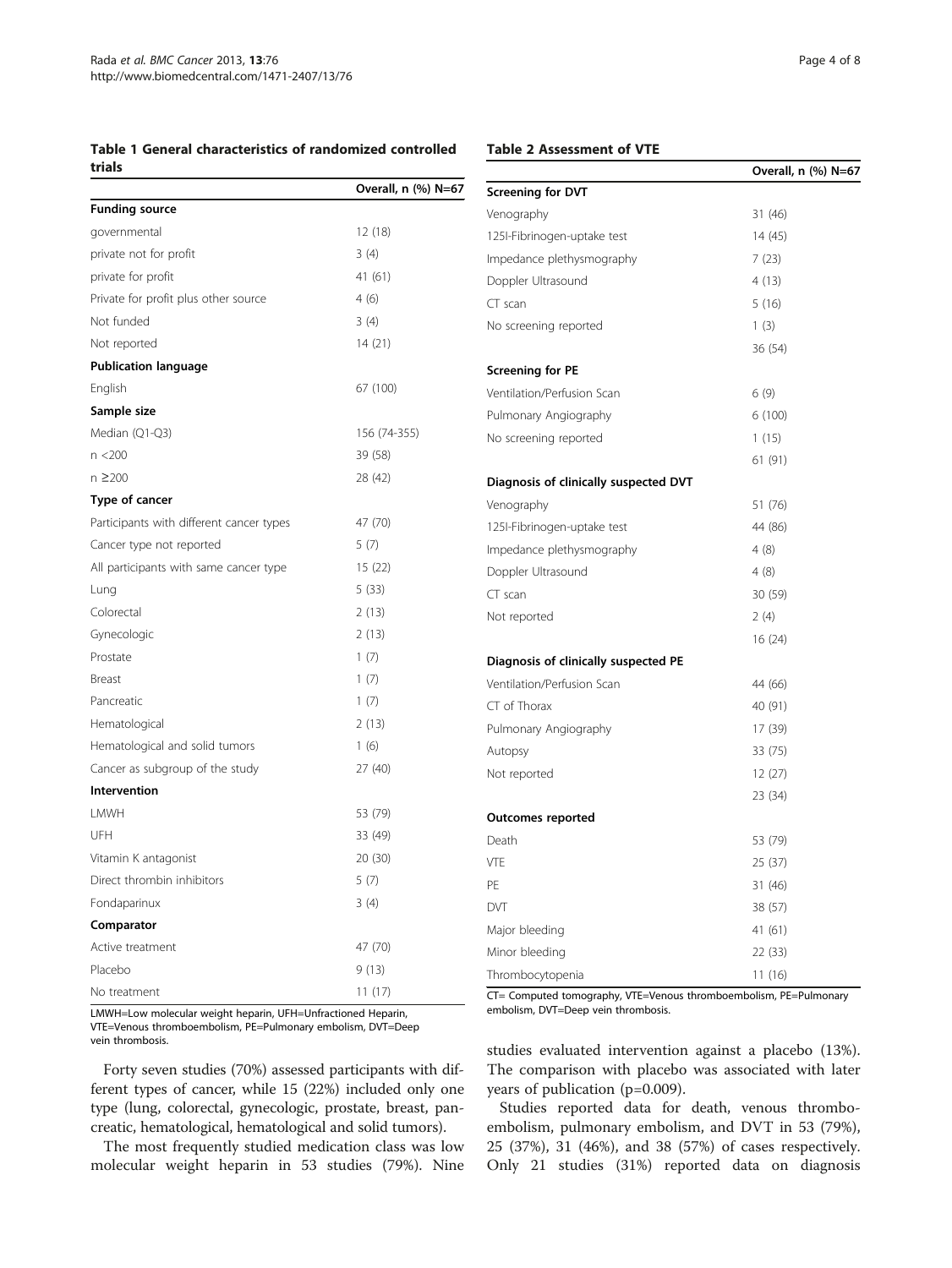triggered by clinical suspicion; the rest reported data on DVT screening or did not report data. Assessments of venous thromboembolism and of major bleeding were associated with more recent years of publication (p=0.002 and 0.001 respectively).

The number of trials reporting some method for the screening of DVT decreased from 69 % in the first period to 26% in the later period (p=0.005).

The use of the 125I-fibrinogen-uptake test, a test with inferior diagnostic properties, was associated with earlier publication (p<0.001). Use of Ventilation/Perfusion scan as a screening tool was associated with earlier publication (p=0.01), and use of Doppler with diagnostic purpose was associated with recent publication  $(p<0.001)$ .

### Reported risk of bias of RCTs

Table [3](#page-5-0) describes the risk of bias of the included RCTs.

The reporting of only two risk of bias criteria has significantly improved over time. Adequate allocation concealment increased from 39% before 1993 to 71% after 2001 (p=0.046), and the reporting of an intention to treat analysis increased from 31% to 77% (p=0.033). The remaining risk of bias criteria did not significantly change with the year of publication.

In the bivariable analysis, industry funding was significantly associated with absence of caregiver blinding  $(p=0.043)$  and use of intention to treat analysis  $(p=0.01)$ . Regression analysis showed that intention to treat was significantly associated with type of funding (OR 0.172; 95% CI 0.046-0.648). None of the other risk of bias criteria was significantly associated with type of funding, review topic, year, or sample size.

### **Discussion**

Our study describes the characteristics, the risk of bias and the related time trends in randomized trials of anticoagulation in cancer. We used a comprehensive search strategy and a systematic methodology for selecting studies and abstracting data.

We found that the majority of RCTs of anticoagulation in patients with cancer appear to use insufficiently rigorous outcome assessment methods and to have deficiencies in key methodological features. Specifically, included studies had low rates of blinding of participants and caregivers, and intention to treat analysis. Our findings likely reflect a problem in the design, conduct and the reporting of these trials.

It has to be acknowledged it might be particularly challenging for trials of anticoagulation in the cancer setting, relative to other types of interventions in other populations, to adhere to some of the methods employed to reduce the risk of bias. For example, clinicians caring for patients with active cancer might be reluctant to accept to be blinded given their patients are already at increased risk of bleeding, frequently undergo invasive procedures, and might have chemotherapy-induce thrombocytopenia.

Our findings are consistent with those of several methodological studies in cancer [\[12](#page-6-0)-[16,18-23\]](#page-6-0). When improvement over time has been explored, they have also found advances in some criteria, but at a rate slower than expected [[16](#page-6-0),[18](#page-6-0)]. One study suggested that reporting is the main problem in trials of radiation therapy in oncology [[13](#page-6-0)].

Given standard treatments have been established by previous studies as effective and safe, 70% of included trials had an active comparator (as opposed to placebo or no intervention). In our assessment of risk of bias, we did not consider the use of an active comparator as inappropriate. Rather, we focused on whether those involved in the trial were blinded to allocation. While blinding of providers and participants is feasible in these cases, it is challenging in the situations where different routes of administration are used, and dosage adjustments are required. However, given the risk of bias associated with a lack of blinding, this could be overcome with double dummy designs, sham-adapted dosages and several other techniques [\[24](#page-6-0)]. Considering that lack of blinding can overestimate treatment effect estimates, it is important to make every effort to ensure blinding in studies [[25\]](#page-6-0). Failure to report intention to treat analysis can incorporate systematic and unpredictable bias in a trial [\[26\]](#page-6-0). Other types of analysis (i.e. per protocol analysis) should not be presented in isolation. It is surprising that only the reporting of adequate allocation concealment and of intention to treat analysis significantly changed over time. However, and especially for the latter, there is ample room for improvement.

Only 31% of studies reported data on diagnosis of deep vein thrombosis triggered by clinical suspicion and the rest reported data on DVT screening. However, estimating absolute symptomatic events from studies that included screening may be misleading [[27\]](#page-6-0). If screening is positive, patients will typically receive anticoagulation. If they had not received anticoagulation, some of them would likely have developed symptomatic VTE. This would underestimate the number of symptomatic VTE and the benefit of any intervention that reduces VTE. Bias in the opposite direction is also possible. A positive screening test may lead to interpreting any minor symptom, that otherwise might not have warranted investigation, as a symptomatic VTE. This would overestimate the number of symptomatic VTE, and the benefit of any intervention that reduces VTE. Others might argue that screening-identified asymptomatic may be more informative than misleading. Indeed, there is evidence that incidentally diagnosed PEs have similar prognostic value on survival as symptomatic PEs [[28,29\]](#page-6-0). Moreover, false positive results should be minimized in the hands of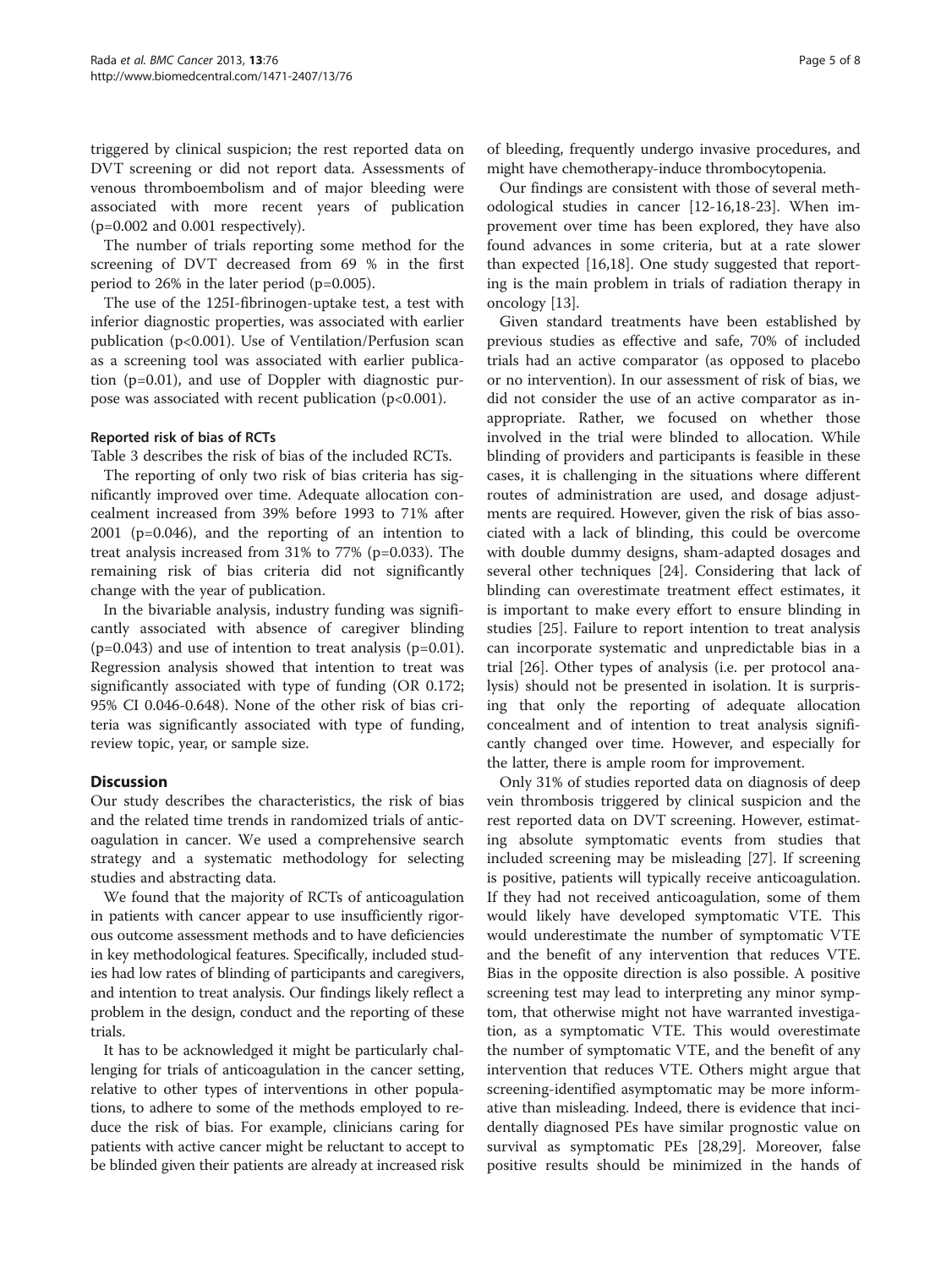No 14 (21)

Adequate 59 (88) Not clear 5 (7) Inadequate 3 (5)

Total 7 (10)

Free of selective reporting of

outcomes

Stopped early

<span id="page-5-0"></span>

|  |  | Table 3 Risk of bias in randomized controlled trials |  |
|--|--|------------------------------------------------------|--|
|--|--|------------------------------------------------------|--|

# $(C_{\text{multi}})$

|                               | Overall, n (%) N=67 | (Continuea)                   |
|-------------------------------|---------------------|-------------------------------|
| Sequence generation           |                     | For benefit                   |
| Adequate                      | 57 (85)             | For harm                      |
| Not clear                     | 10(15)              | For insufficient              |
| Inadequate                    | 0(0)                | Not reported                  |
| <b>Allocation concealment</b> |                     | Follow up                     |
| Adequate                      | 41 (61)             | Mean percenta                 |
| Inadequate                    | 3(5)                |                               |
| Not clear                     | 23 (34)             |                               |
| <b>Participants blinded</b>   |                     | experiencec<br>above conc     |
| Definitely yes                | 5(8)                | light on this                 |
| Probably yes                  | 21(31)              | Interestin                    |
| Probably no                   | 13 (19)             | funding. Of                   |
| Definitely no                 | 28 (42)             | pletely or pa                 |
| Caregiver blinded             |                     | dustry fund                   |
| Definitely yes                | 5(8)                | to treat ana                  |
| Probably yes                  | 22 (33)             | ing. It is we<br>products m   |
| Probably no                   | 13 (19)             | one of the n                  |
| Definitely no                 | 27(40)              | risk of bias                  |
| Data collector blinded        |                     | comparator                    |
| Definitely yes                | 3(5)                | We have                       |
| Probably yes                  | 26 (39)             | not to be a                   |
| Probably no                   | 13 (19)             | reflect the a<br>ply due to   |
| Definitely no                 | 25 (37)             | small numb                    |
| Outcome assessor blinded      |                     |                               |
| Definitely yes                | 34 (51)             | <b>Implications</b>           |
| Probably yes                  | 16(24)              | Existing gui                  |
| Probably no                   | 7(10)               | alists of an                  |
| Definitely no                 | 10(15)              | design mor<br>their metho     |
| Data analyst blinded          |                     |                               |
| Definitely yes                | 7(10)               | <b>Implications</b>           |
| Probably yes                  | 3(5)                | A recent sy                   |
| Probably no                   | 37 (55)             | the method                    |
| Definitely no                 | 20(30)              | studies is ir                 |
| Intention to treat            |                     | criteria use<br>fills most of |
| Yes                           | 38 (57)             | by these at                   |
| Unclear                       | 15 (22)             | guidelines                    |

# Table 3 Risk of bias in randomized controlled trials

| For benefit              | 2(3)         |  |  |  |
|--------------------------|--------------|--|--|--|
| For harm                 | 1(2)         |  |  |  |
| For insufficient accrual | 4(6)         |  |  |  |
| Not reported             | 0(0)         |  |  |  |
| Follow up                |              |  |  |  |
| Mean percentage (range)  | 96% (57-100) |  |  |  |

d imaging centers thus avoiding some of the cerns. More research is needed to shed more s controversial area.

gly, 20% of trials do not report the source of those who report, 3 of every 4 trials are comartially funded by private for profit sources. Inled trials were more likely to report intention alysis, and less likely to report caregiver blindell known that industry sponsored trials favor ade by the company funding the research, but nore likely explanations is not because a higher but through the selection of an inappropriate to the product being investigated [\[30,](#page-6-0)[31](#page-7-0)].

found that the topic of the systematic review associated with risk of bias. While this might absence of such association, it might be simlack of statistical power given the relatively ber of studies included in the analysis.

### s for future trial conduct and reporting

idelines of reporting are widely available. Triticoagulation in patients with cancer should re rigorous trials and transparently report ds and findings.

### s for future methodological research

stematic review found 177 studies evaluating lological quality of RCTs. While this type of ncreasing, they suffer from a heterogeneity of d and lack of clear definitions. Our study fulof the criteria of quality of reporting proposed uthors [[32\]](#page-7-0). In the absence of other specific guidelines for the reporting of this type of methodological reviews, these criteria could inform future work.

## Conclusions

Many RCTs of anticoagulation in patients with cancer appear to use insufficiently rigorous outcome assessment methods and to have deficiencies in key methodological features. It is not clear whether this reflects a problem in the design, conduct or the reporting of these trials, or both. Future trials should avoid the shortcomings described in this article.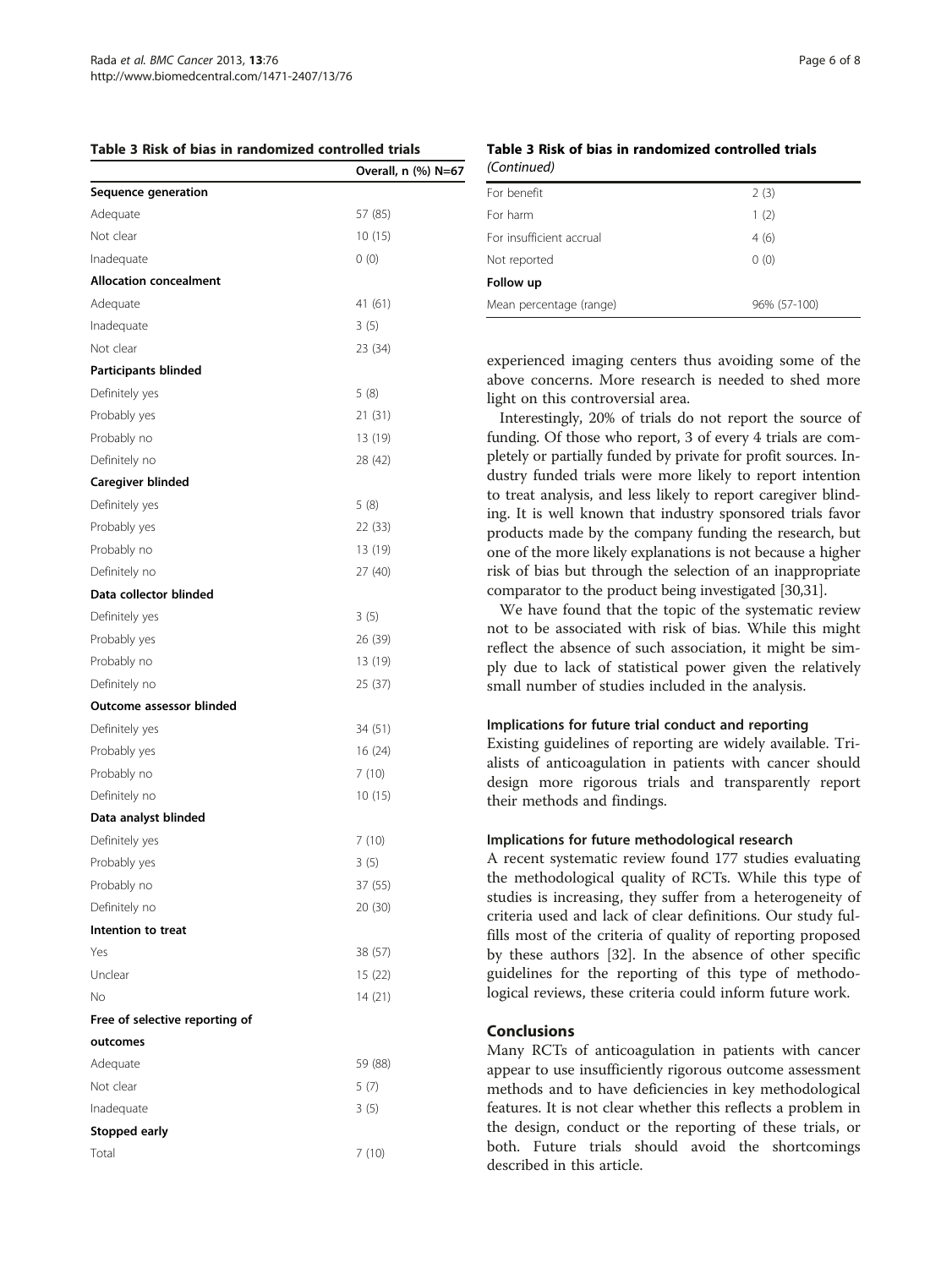### <span id="page-6-0"></span>Additional files

[Additional file 1:](http://www.biomedcentral.com/content/supplementary/1471-2407-13-76-S1.docx) Eligibility criteria for individual reviews.

[Additional file 2:](http://www.biomedcentral.com/content/supplementary/1471-2407-13-76-S2.doc) Search strategies for electronic databases.

### Competing interests

The authors declare that they have no competing interests.

### Authors' contributions

GR performed the statistical analysis and drafted the manuscript. HS participated in the design of the study and provided methodological expertise. NL, PE and VK extracted the data from individual studies. EA conceived the study, participated in its design and coordination, extracted the data from studies and helped to draft the manuscript. All authors read and approved the final manuscript.

### Acknowledgements

Cochrane Gynecological Cancer Review Group Update Incentive Award.

### Author details

<sup>1</sup> Evidence Based Health Care Program, Faculty of Medicine, Pontificia Universidad Católica de Chile, Santiago, Chile. <sup>2</sup>Department of Clinical Epidemiology and Biostatistics, McMaster University, Hamilton, Canada. <sup>3</sup>Department of Medicine, McMaster University, Hamilton, Canada. 4 Department of Medicine, State University of New York at Buffalo, ECMC-DKM 216,462 Grider St., Buffalo, NY 14215, USA. <sup>5</sup>School of Medicine, University of Balamand, Beirut, Lebanon. <sup>6</sup>Clinical Research Institute and Department of Internal Medicine, American University of Beirut, Beirut, Lebanon.

#### Received: 6 July 2012 Accepted: 4 February 2013 Published: 14 February 2013

#### References

- 1. Louzada ML, Majeed H, Dao V, Wells PS: Risk of recurrent venous thromboembolism according to malignancy characteristics in patients with cancer-associated thrombosis: a systematic review of observational and intervention studies. Blood Coagul Fibrinolysis 2011, 22(2):86-91.
- 2. Khorana AA, Francis CW, Culakova E, Kuderer NM, Lyman GH: Thromboembolism is a leading cause of death in cancer patients receiving outpatient chemotherapy. J Thromb Haemost 2007, 5(3):632–634.
- Akl EA, Labedi N, Barba M, Terrenato I, Sperati F, Muti P, Schunemann H: Anticoagulation for the long-term treatment of venous thromboembolism in patients with cancer. Cochrane Database Syst Rev 2011, (6):CD006650.
- 4. Akl EA, Vasireddi SR, Gunukula S, Barba M, Sperati F, Terrenato I, Muti P, Schunemann H: Anticoagulation for the initial treatment of venous thromboembolism in patients with cancer. Cochrane Database Syst Rev 2011, 4:CD006649.
- 5. Akl EA, Vasireddi SR, Gunukula S, Yosuico VE, Barba M, Sperati F, Cook D, Schunemann H: Anticoagulation for patients with cancer and central venous catheters. Cochrane Database Syst Rev 2011, 4:CD006468.
- 6. Akl EA, Labedi N, Terrenato I, Barba M, Sperati F, Sempos EV, Muti P, Cook D, Schunemann H: Low molecular weight heparin versus unfractionated heparin for perioperative thromboprophylaxis in patients with cancer. Cochrane Database Syst Rev 2011, 11:CD009447.
- Akl EA, Gunukula S, Barba M, Yosuico VE, van Doormaal FF, Kuipers S, Middeldorp S, Dickinson HO, Bryant A, Schunemann H: Parenteral anticoagulation in patients with cancer who have no therapeutic or prophylactic indication for anticoagulation. Cochrane Database Syst Rev 2011, 4:CD006652.
- 8. Akl EA, Vasireddi SR, Gunukula S, Yosuico VE, Barba M, Terrenato I, Sperati F, Schunemann H: Oral anticoagulation in patients with cancer who have no therapeutic or prophylactic indication for anticoagulation. Cochrane Database Syst Rev 2011, (12):CD006466.
- Higgins JP, Altman DG, Sterne JA: Chapter 8.5: The Cochrane Collaboration's tool for assessing risk of bias. In Cochrane Handbook for Systematic Reviews of Interventions Version 510 Available from wwwcochrane-handbookorg edn. Edited by Higgins JPT. GS: The Cochrane Collaboration; 2011.
- 10. Guyatt GH, Oxman AD, Vist G, Kunz R, Brozek J, Alonso-Coello P, Montori V, Akl EA, Djulbegovic B, Falck-Ytter Y, et al: GRADE guidelines: 4. Rating the quality of evidence--study limitations (risk of bias). J Clin Epidemiol 2011, 64(4):407–415.
- 11. Moher D, Hopewell S, Schulz KF, Montori V, Gotzsche PC, Devereaux PJ, Elbourne D, Egger M, Altman DG: CONSORT 2010 Explanation and Elaboration: Updated guidelines for reporting parallel group randomised trials. J Clin Epidemiol 2010, 63(8):e1-e37.
- 12. Berghmans T, Meert AP, Mascaux C, Paesmans M, Lafitte JJ, Sculier JP: Citation indexes do not reflect methodological quality in lung cancer randomised trials. Ann Oncol 2003, 14(5):715–721.
- 13. Soares HP, Daniels S, Kumar A, Clarke M, Scott C, Swann S, Djulbegovic B: Bad reporting does not mean bad methods for randomised trials: observational study of randomised controlled trials performed by the Radiation Therapy Oncology Group. BMJ 2004, 328(7430):22–24.
- 14. Shakespeare TP, Thiagarajan A, Gebski V: Evaluation of the quality of radiotherapy randomized trials for painful bone metastases. Cancer 2005, 103(9):1976–1981.
- 15. Tuech JJ, Pessaux P, Moutel G, Thoma V, Schraub S, Herve C: Methodological quality and reporting of ethical requirements in phase III cancer trials. J Med Ethics 2005, 31(5):251–255.
- 16. Lai R, Chu R, Fraumeni M, Thabane L: Quality of randomized controlled trials reporting in the primary treatment of brain tumors. J Clin Oncol 2006, 24(7):1136–1144.
- 17. Akl EA, Sun X, Busse JW, Johnston BC, Briel M, Mulla S, You JJ, Bassler D, Lamontagne F, Vera C, et al: Specific instructions for estimating unclearly reported blinding status in randomized trials were reliable and valid. J Clin Epidemiol 2012, 65(3):262–267.
- 18. Nicolucci A, Grilli R, Alexanian AA, Apolone G, Torri V, Liberati A: Quality, evolution, and clinical implications of randomized, controlled trials on the treatment of lung cancer. A lost opportunity for meta-analysis. JAMA 1989, 262(15):2101–2107.
- 19. Marsoni S, Torri W, Taiana A, Gambino A, Grilli R, Liati P, Franzosi MG, Pistotti V, Parazzini F, Focarile F, et al: Critical review of the quality and development of randomized clinical trials (RCTs) and their influence on the treatment of advanced epithelial ovarian cancer. Ann Oncol 1990, 1(5):343-350.
- 20. Rinck GC, van den Bos GA, Kleijnen J, de Haes HJ, Schade E, Veenhof CH: Methodologic issues in effectiveness research on palliative cancer care: a systematic review. J Clin Oncol 1997, 15(4):1697-1707.
- 21. Luce S, Paesmans M, Berghmans T, Castaigne C, Sotiriou C, Vermylen P, Sculier JP: [Critical review of the randomized trials assessing the role of adjuvant thoracic irradiation and chemotherapy in the treatment of limited-stage small cell lung cancer]. Rev Mal Respir 1998, 15(5):633–641.
- 22. Sculier JP, Berghmans T, Castaigne C, Luce S, Sotiriou C, Vermylen P, Paesmans M: Maintenance chemotherapy for small cell lung cancer: a critical review of the literature. Lung Cancer 1998, 19(2):141–151.
- 23. George S, Schell MJ, Detterbeck FC, Socinski MA: Adjuvant Chemotherapy for Resected Non-Small Cell Carcinoma of the Lung: Why We Still Don't Know. Oncologist 1998, 3(1):35–44.
- 24. Boutron I, Estellat C, Guittet L, Dechartres A, Sackett DL, Hrobjartsson A, Ravaud P: Methods of blinding in reports of randomized controlled trials assessing pharmacologic treatments: a systematic review. PLoS Med 2006, 3(10):e425.
- 25. Gluud LL: Bias in clinical intervention research. Am J Epidemiol 2006, 163(6):493–501.
- 26. Porta N, Bonet C, Cobo E: Discordance between reported intention-to-treat and per protocol analyses. J Clin Epidemiol 2007, 60(7):663-669
- 27. Guyatt G, Eikelboom J, Gould M, Garcia D, Crowther M, Murad M, Kahn S, Falck-Ytter Y, Francis C, Lansberg M, et al: Approach to Outcome Measurement in the Prevention of Thrombosis in Surgical and Medical Patients: ACCP Evidence-Based Clinical Practice Guidelines (Ninth Edition). Chest 2012, 141(2 suppl):e185S–e194S.
- 28. Abdel-Razeq HN, Mansour AH, Ismael YM: Incidental pulmonary embolism in cancer patients: clinical characteristics and outcome–a comprehensive cancer center experience. Vasc Health Risk Manag 2011, 7:153–158.
- 29. Tallon Guerola P, Arenas Jimenez J, de la Hoz RJ, Massuti Sureda B, Garcia Marco JM: [The clinical and radiological characteristics and evolution of incidentally diagnosed pulmonary thromboembolism]. Radiologia 2008, 50(3):239–243.
- 30. Lexchin J, Bero LA, Djulbegovic B, Clark O: Pharmaceutical industry sponsorship and research outcome and quality: systematic review. BMJ 2003, 326(7400):1167–1170.